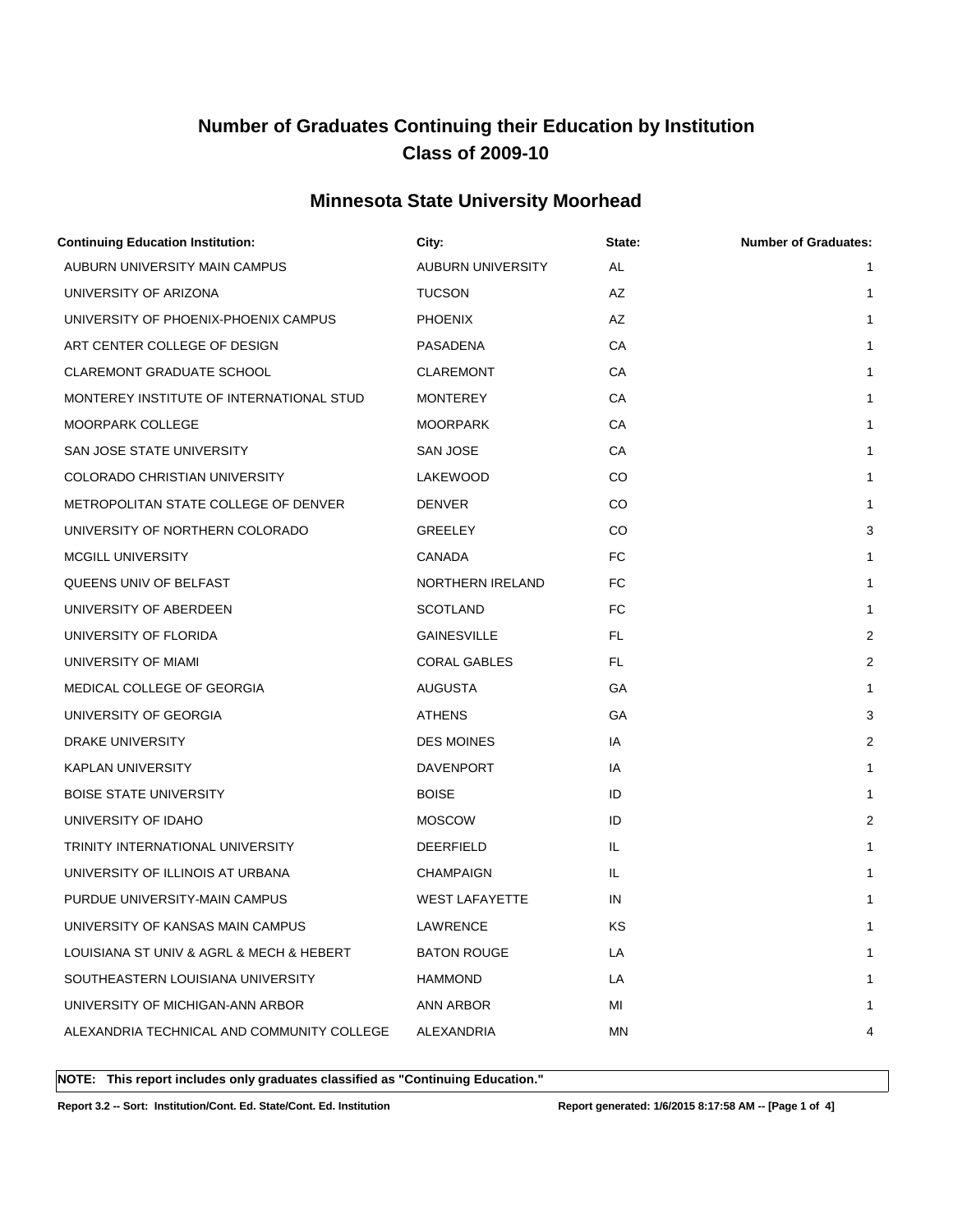## **Minnesota State University Moorhead**

| <b>Continuing Education Institution:</b>     | City:                    | State:    | <b>Number of Graduates:</b> |
|----------------------------------------------|--------------------------|-----------|-----------------------------|
| ALFRED ADLER INSTITUTE OF MINNESOTA          | <b>HOPKINS</b>           | ΜN        | $\mathbf{1}$                |
| AUGSBURG COLLEGE                             | <b>MINNEAPOLIS</b>       | ΜN        | 1                           |
| CAPELLA UNIVERSITY                           | <b>MINNEAPOLIS</b>       | ΜN        | $\sqrt{2}$                  |
| <b>CENTURY COLLEGE</b>                       | WHITE BEAR LAKE          | ΜN        | 1                           |
| CONCORDIA UNIVERSITY, ST PAUL                | <b>ST PAUL</b>           | ΜN        | 1                           |
| <b>CROWN COLLEGE</b>                         | <b>ST BONIFACIUS</b>     | MN        | 1                           |
| <b>HAMLINE UNIVERSITY</b>                    | <b>ST PAUL</b>           | ΜN        | 1                           |
| HAZELDEN GRADUATE SCHOOL OF ADDICTION STUDIE | <b>CENTER CITY</b>       | ΜN        | 1                           |
| MAYO MEDICAL SCHOOL                          | <b>ROCHESTER</b>         | MN        | $\mathbf{1}$                |
| MINNESOTA STATE COMM & TECH COLLEGE          | PERHAM                   | MN        | 6                           |
| MINNESOTA STATE UNIVERSITY MOORHEAD          | <b>MOORHEAD</b>          | ΜN        | 92                          |
| MINNESOTA STATE UNIVERSITY, MANKATO          | <b>MANKATO</b>           | ΜN        | $\mathbf{1}$                |
| NORTHWESTERN HEALTH SCIENCES UNIVERSITY      | <b>BLOOMINGTON</b>       | ΜN        | 10                          |
| RASMUSSEN COLLEGE-ALL MINNESOTA CAMPUSES     | ST CLOUD                 | ΜN        | 1                           |
| SOUTHWEST MINNESOTA STATE UNIVERSITY         | <b>MARSHALL</b>          | ΜN        | $\mathbf{1}$                |
| ST CLOUD TECHNICAL AND COMMUNITY COLLEGE     | ST CLOUD                 | ΜN        | 1                           |
| ST. CLOUD STATE UNIVERSITY                   | ST. CLOUD                | ΜN        | 5                           |
| UNIVERSITY OF MINNESOTA TWIN CITIES          | <b>MINNEAPOLIS</b>       | ΜN        | 10                          |
| UNIVERSITY OF MINNESOTA-DULUTH               | <b>DULUTH</b>            | ΜN        | 2                           |
| UNIVERSITY OF ST THOMAS                      | <b>ST PAUL</b>           | ΜN        | 3                           |
| <b>WALDEN UNIVERSITY</b>                     | <b>MINNEAPOLIS</b>       | MN        | 1                           |
| WILLIAM MITCHELL COLLEGE OF LAW              | <b>ST PAUL</b>           | ΜN        | 1                           |
| KIRKSVILLE COLLEGE OF OSTEOPATHIC MEDICI     | <b>KIRKSVILLE</b>        | MO.       | 1                           |
| SAINT LOUIS UNIVERSITY-MAIN CAMPUS           | ST LOUIS                 | <b>MO</b> | $\mathbf{1}$                |
| UNIVERSITY OF MISSOURI-ST LOUIS              | <b>ST LOUIS</b>          | МO        | 3                           |
| WASHINGTON UNIVERSITY                        | <b>ST LOUIS</b>          | МO        | 1                           |
| MISSISSIPPI STATE UNIVERSITY                 | <b>MISSISSIPPI STATE</b> | MS        | 1                           |
| MONTANA STATE UNIVERSITY-BOZEMAN             | <b>BOZEMAN</b>           | МT        |                             |
| THE UNIVERSITY OF MONTANA-MISSOULA           | <b>MISSOULA</b>          | МT        | 1                           |
| NORTH CAROLINA STATE UNIVERSITY AT RALEI     | RALEIGH                  | NC.       | 1                           |
|                                              |                          |           |                             |

**NOTE: This report includes only graduates classified as "Continuing Education."** 

**Report 3.2 -- Sort: Institution/Cont. Ed. State/Cont. Ed. Institution Report generated: 1/6/2015 8:17:58 AM -- [Page 2 of 4]**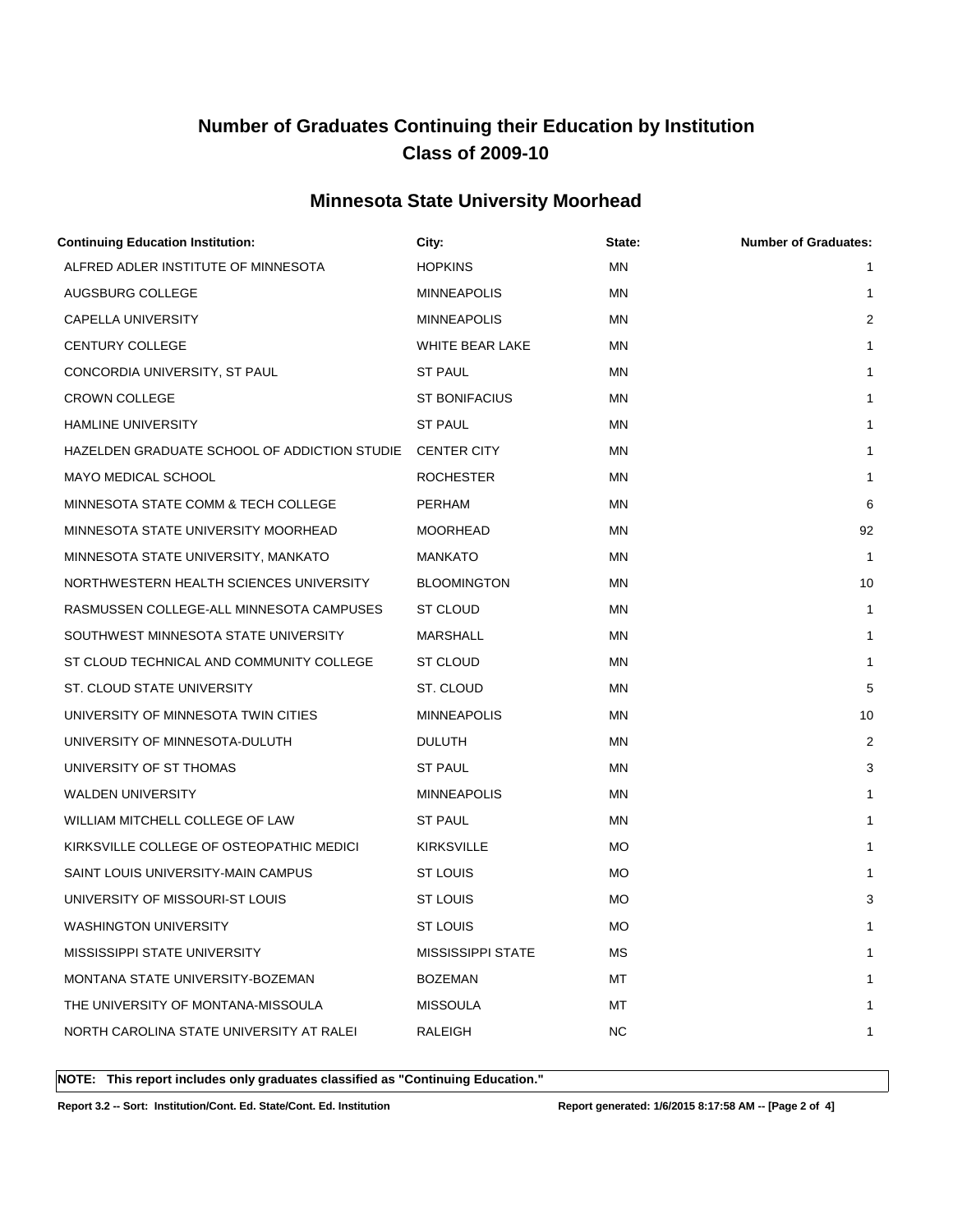## **Minnesota State University Moorhead**

| City:               | State:    | <b>Number of Graduates:</b> |
|---------------------|-----------|-----------------------------|
| <b>MINOT</b>        | <b>ND</b> | 1                           |
| <b>WAHPETON</b>     | <b>ND</b> | 3                           |
| <b>FARGO</b>        | <b>ND</b> | 41                          |
| <b>BISMARCK</b>     | <b>ND</b> | $\overline{2}$              |
| <b>GRAND FORKS</b>  | ND        | 9                           |
| <b>VALLEY CITY</b>  | <b>ND</b> | $\overline{2}$              |
| <b>LINCOLN</b>      | <b>NE</b> | $\overline{2}$              |
| <b>OMAHA</b>        | <b>NE</b> | 1                           |
| ALBUQUERQUE         | NM        | 1                           |
| <b>COLUMBUS</b>     | OH        | $\overline{2}$              |
| <b>ATHENS</b>       | OH        | 1                           |
| <b>CORVALLIS</b>    | OR.       | $\overline{2}$              |
| <b>FOREST GROVE</b> | <b>OR</b> | 1                           |
| <b>SANTURCE</b>     | <b>PR</b> | 1                           |
| PROVIDENCE          | <b>RI</b> | 1                           |
| SIOUX FALLS         | <b>SD</b> | 1                           |
| SIOUX FALLS         | <b>SD</b> | 1                           |
| <b>VERMILLION</b>   | <b>SD</b> | $\overline{2}$              |
| <b>DENTON</b>       | <b>TX</b> | $\mathbf{1}$                |
| SALT LAKE CITY      | UT        | 1                           |
| <b>NORFOLK</b>      | <b>VA</b> | 1                           |
| <b>SEATTLE</b>      | <b>WA</b> | 1                           |
| MILWAUKEE           | WI        | 1                           |
| <b>MADISON</b>      | WI        | $\mathbf{1}$                |
|                     |           | $\overline{7}$              |
|                     |           | 282                         |
|                     |           |                             |

**NOTE: This report includes only graduates classified as "Continuing Education."** 

**Report 3.2 -- Sort: Institution/Cont. Ed. State/Cont. Ed. Institution Report generated: 1/6/2015 8:17:58 AM -- [Page 3 of 4]**